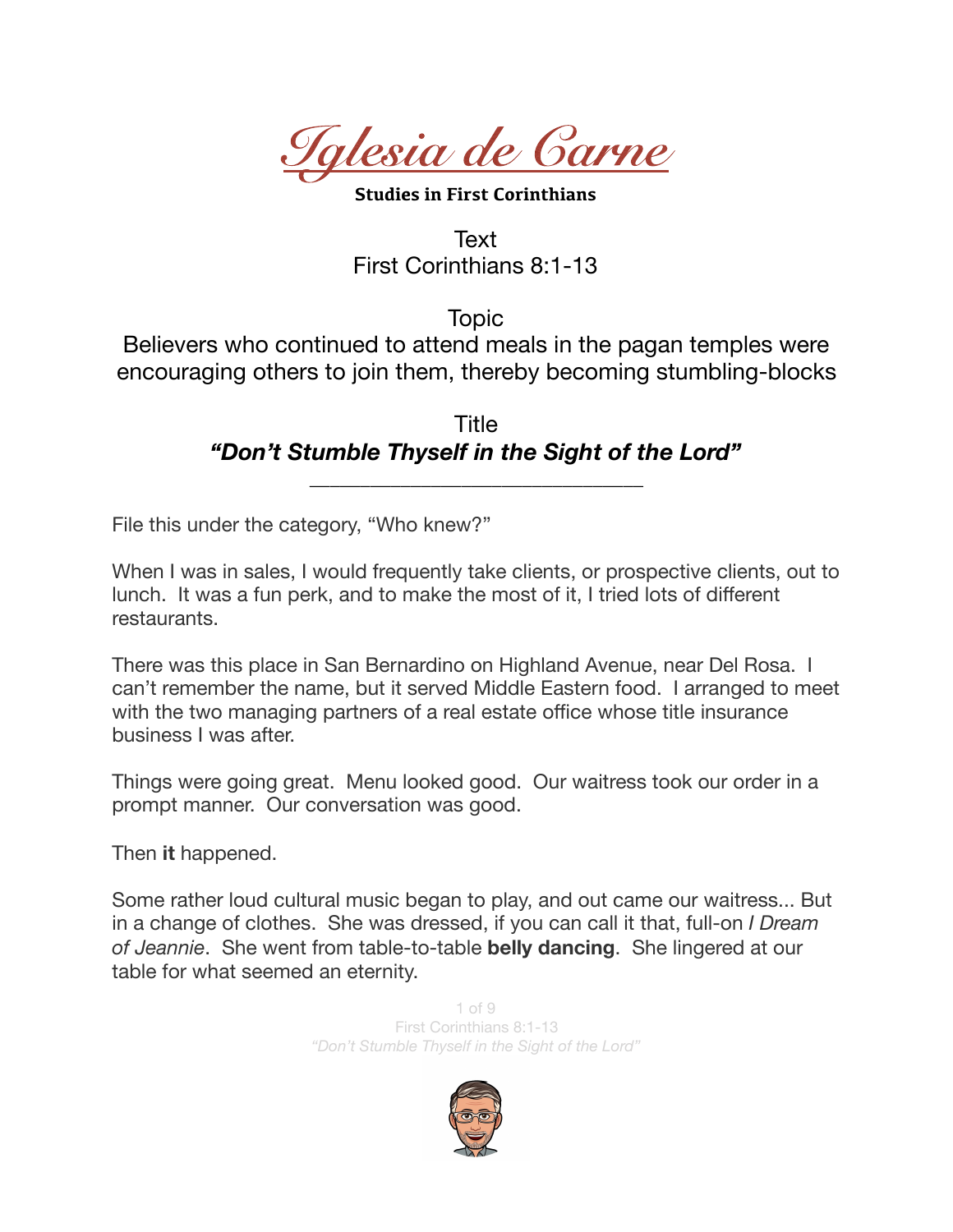It was before *Yelp!* How was I to know I'd be having lunch plus dancing?

If they had *Yelp!* in the first century, and if you used it to find restaurants in Corinth, you'd see that most of them were on the site of one of the twenty-six or so pagan temples. If you were in the mood for seafood, the Temple of Poseidon was always running a special. Temples to Apollos, Dionysus, Pan, and Aphrodite were all popular dining spots. One source I consulted indicated there would be several restaurants in each temple - sort of like a food court.

The believers in Corinth had frequented these establishments all of their lives. It's where you went on date night. Or for any celebration, really. They continued to eat out at the various temple restaurants after they got saved.

At these temples, the meals were sacrificed to idols before they were served. In a previous letter to them that is lost to us, the apostle Paul had either strongly exhorted them or had forbid them from dining at the various temples, on account of the idol worship that was involved.

The Corinthians refused to obey Paul, arguing that "an idol was nothing," and that "there is no other God but one" (v4).

Paul told them why they were wrong. Their arguments were not taking into account the potential for stumbling other believers (v9). One commentator put it like this: "Personal behavior is dictated not by knowledge, freedom, or law, but by love for those within the community of faith. Everything one does that affects relationships within the body of Christ should have care for brothers and sisters as its primary motivation."

Love triumphs over liberty. As we work through the verses, we will try to bring them forward to see how they apply to us. I'll organize my comments around two points: **#1 You Have The Opportunity To Be A Building-Block,** and **#2 You Have The Obligation To Not Be A Stumbling-Block.** 

## **#1 - You Have The Opportunity To Be A Building Block (v1-8)**

Just when you think this has no application, you're watching season fifteen of *Survivor*. They're in China. At the beginning of the game, the contestants went

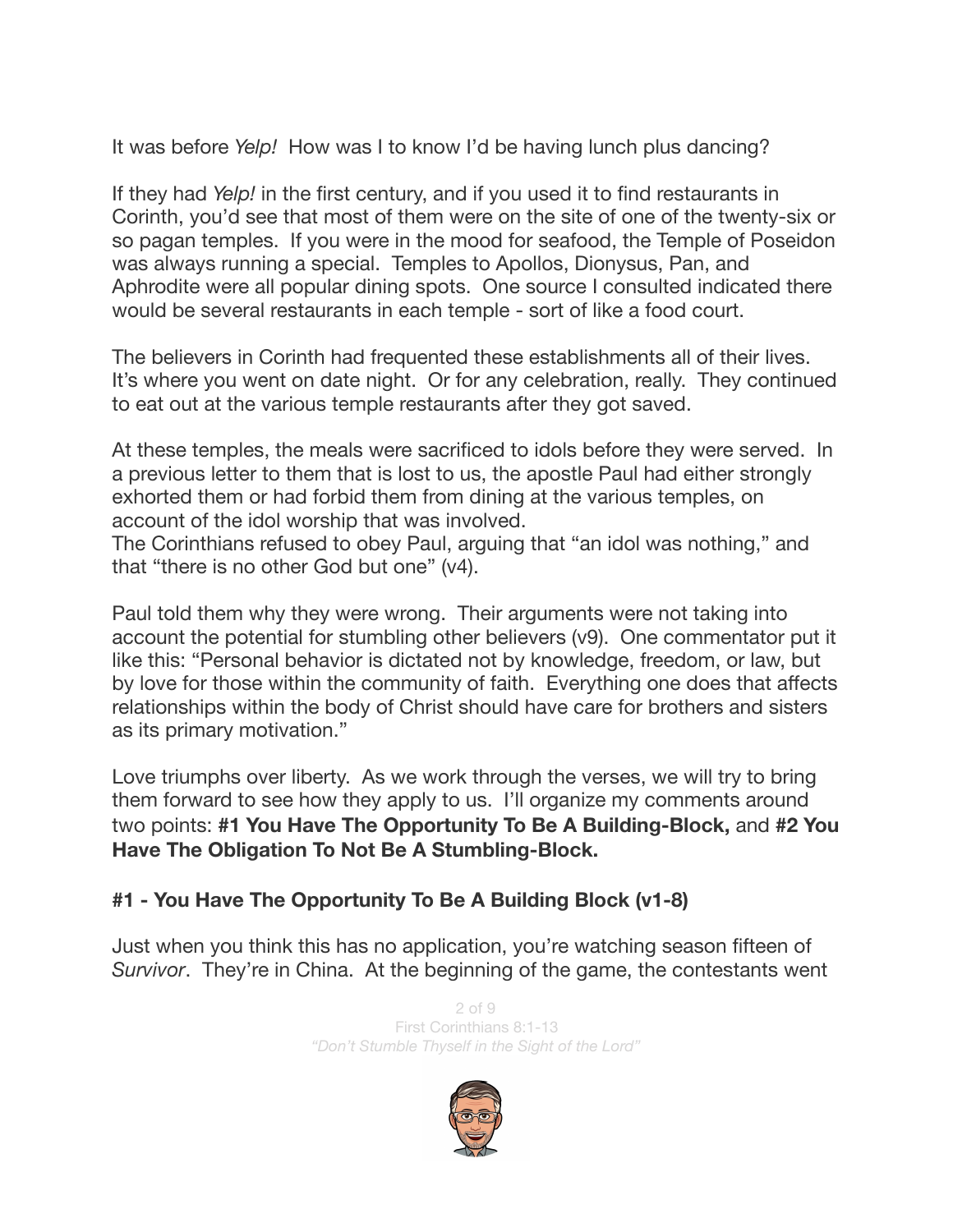to a Buddhist welcoming ceremony. I remember thinking it was weird. Even though they told the contestants it was merely cultural, it was clearly a worship service. One contestant - Leslie Nease - refused to participate. She said it conflicted with her being a Christian.

How about a Hawaiian luau? It's history is that of sacrificing food to various island gods.

For that matter, how about the Enchanted Tiki Room at Disneyland? Among the gods there are Maui, Rongo, Tangaroa, and Wannahockaloogie.

Before we get too far ahead of ourselves...

1Co 8:1 Now concerning things offered to idols: We know that we all have knowledge. Knowledge puffs up, but love edifies.

There were three parts to these meals: the preparation, the sacrifice, and the feast. The meat of the sacrifices apparently was divided into three portions: that burned before the god, that apportioned to the worshipers, and that placed on the "table of the god," which was tended by priests and priestesses but also eaten by the worshipers. The gods were thought to be present since the meals were held in their honor and sacrifices were made. They were also social occasions for the participants.

"We all have knowledge" is a phrase that summarizes the argument that the Corinthians were using. The knowledge they had, according to verse four, was that "an idol is nothing… and that there is no other God but one."

They were *right* about the meal; but they were *wrong* about eating it without concern for how their behavior affected others. Paul answered them by saying "knowledge puffs up, but love edifies" – it builds-up.

Because we live in community, connected with other believers, I must temper my "knowledge by love.

1Co 8:2 And if anyone thinks that he knows anything, he knows nothing yet as he ought to know.

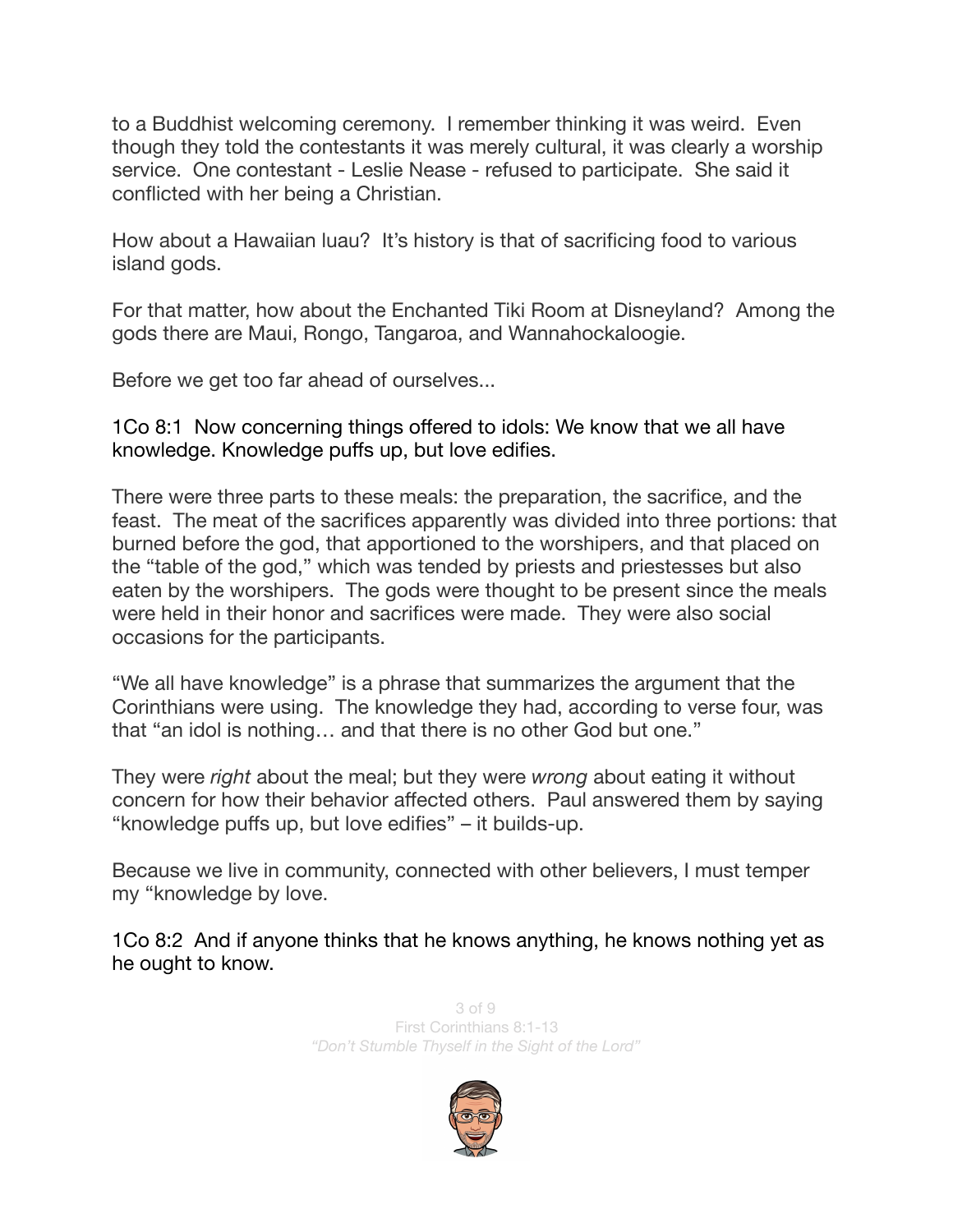You can be orthodox but arrogant. You don't know anything if you don't show love by preferring others over yourself. Paul will expand on love in chapter thirteen, saying,

1Co 13:1 Though I speak with the tongues of men and of angels, but have not love, I have become sounding brass or a clanging cymbal.

1Co 13:2 And though I have *the gift of* prophecy, and understand all mysteries and all knowledge, and though I have all faith, so that I could remove mountains, but have not love, I am nothing.

1Co 13:3 And though I bestow all my goods to feed *the poor,* and though I give my body to be burned, but have not love, it profits me nothing.

1Co 8:3 But if anyone loves God, this one is known by Him.

Your relationship to God is a love relationship. You love Him; and you are "known" by Him - intimately, wonderfully, lovingly known to His heart. Paul was implying that if you are loved by God, and you love God, then you will show it by loving those whom God loves.

1Co 8:4 Therefore concerning the eating of things offered to idols, we know that an idol *is* nothing in the world, and that *there is* no other God but one.

Paul agreed with their knowledge, but knowledge wasn't the real point.

1Co 8:5 For even if there are so-called gods, whether in heaven or on earth (as there are many gods and many lords),

There were (and are) "so-called gods on earth, and in heaven:

- On earth, men craft idols to represent their gods. Even though Paul said, "an idol is nothing," he will later add, "... the things which the Gentiles sacrifice they sacrifice to demons and not to God, and I do not want you to have fellowship with demons" (10:20). The idol may be "nothing" to you, but there can be a genuine demonic presence that ought not be taken lightly.
- "In heaven" is referring to real supernatural entities, like Satan and the principalities and powers and the rulers of the darkness of this age. In the Book of Job, we see that Satan still had access to Heaven. These

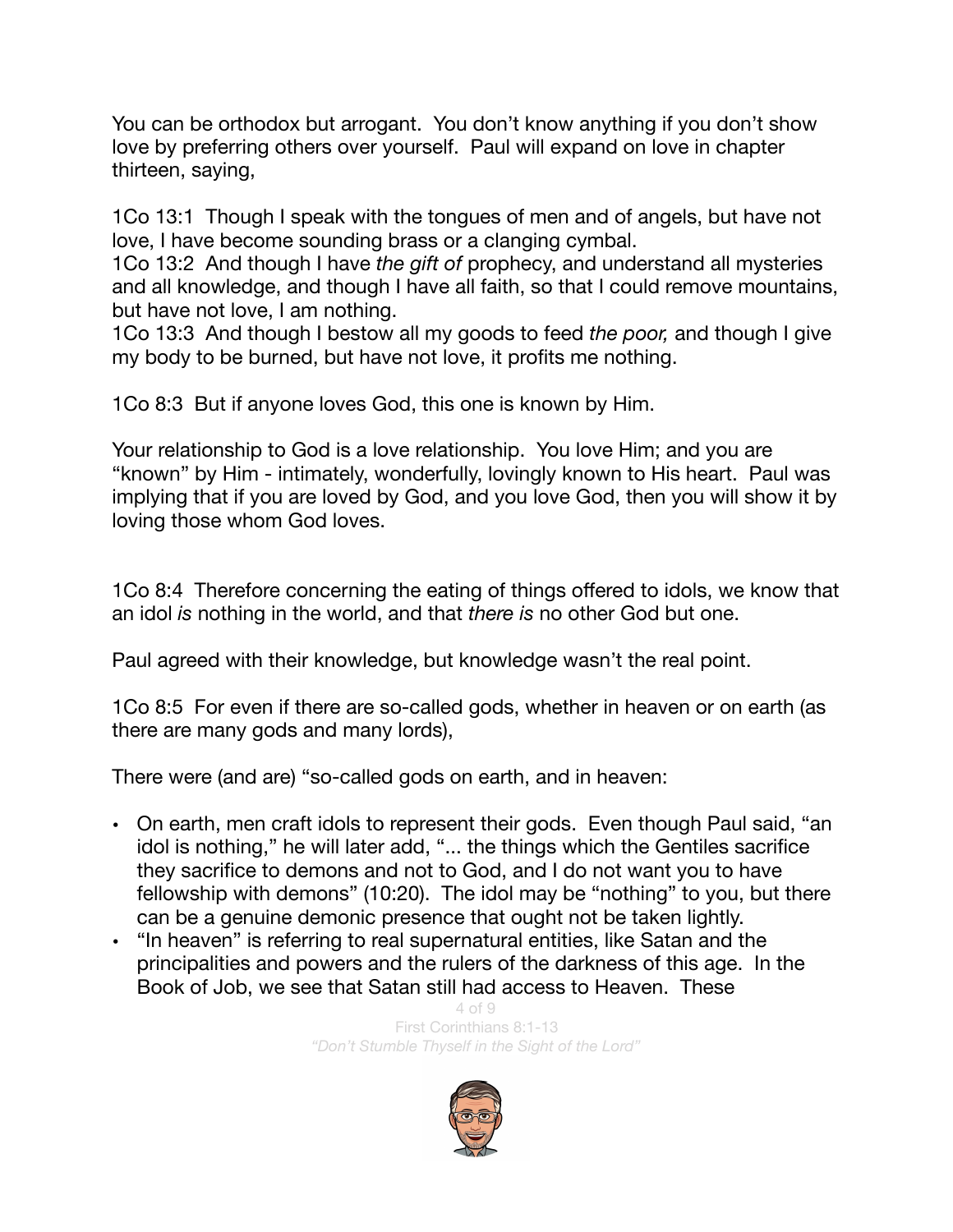supernatural foes war against us, and a pagan meal sacrificed to them is just the kind of foothold they are lost for.

1Co 8:6 yet for us *there is* one God, the Father, of whom *are* all things, and we for Him; and one Lord Jesus Christ, through whom *are* all things, and through whom we *live.* 

Commentators see this as a kind of early Christian doctrinal creed. We can identify monotheism, creationism, the deity of Jesus, and redemption - just to name a few things.

Here it serves to underline what Paul was getting at. We have a familial relationship with God; He is our Father, making us brothers and sisters in Christ. He is Lord over all things, and in our lives. We thus have opportunity to love one another in the family under His lordship.

Paul applied their argument that there is one God. Since they believed it, they should act on it more for love than liberty.

1Co 8:7 However, *there is* not in everyone that knowledge; for some, with consciousness of the idol, until now eat *it* as a thing offered to an idol; and their conscience, being weak, is defiled.

The "idol" may indeed be "nothing" to some, but not to others. To them, it is still, in some sense, idol worship. They cannot in good conscience eat in the temple restaurants. If they were to partake, it would "defile" them. "Defile" derives from a root word meaning *soiled*. We might say dirty. It would wound them, causing guilt for sinning against their conscience.

Leslie Nease was encouraged to participate in a Buddhist temple worship ritual. They told her it wasn't religious. In the luau example... If you have the "knowledge" it's nothing, that's great. But don't try to convince someone to attend who has doubts.

1Co 8:8 But food does not commend us to God; for neither if we eat are we the better, nor if we do not eat are we the worse.

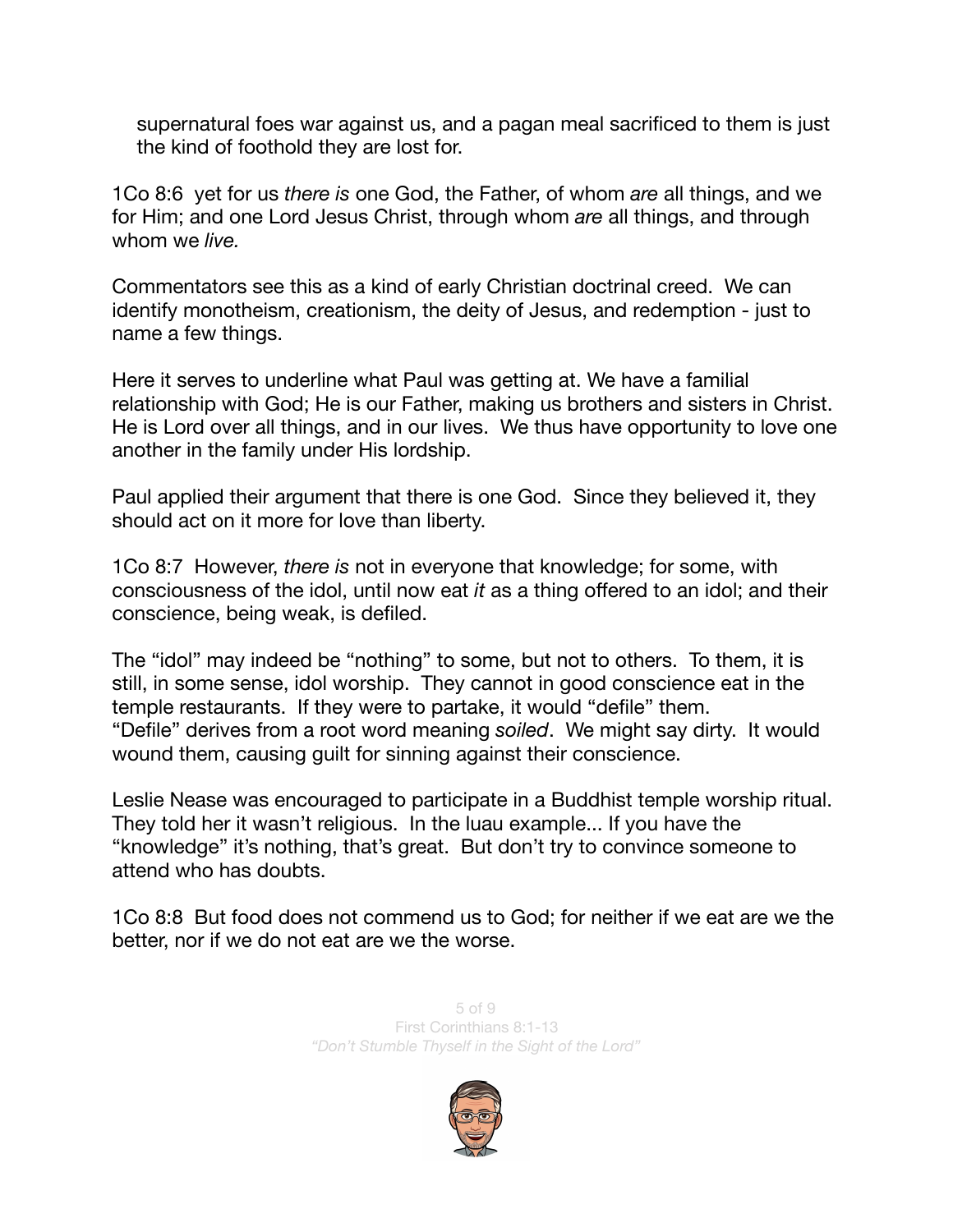Eating in the temples, or refusing to, "does not commend [you] to God." In other words, it doesn't make you more spiritual, or leave you less spiritual. These are personal issues to be decided in your heart between you and God. No one can or should overrule your conscience.

This is a very important point. You see, we tend to think of those who exercise greater liberty as being more mature, as being more spiritual. *Not necessarily so!* We likewise tend to think of someone without liberty in a certain questionable practice as being less mature, as being less spiritual. *Not necessarily so!* At least not from God's perspective.

It's important to realize this because often folks exercising liberty fool themselves into thinking they are growing when, in fact, they may be going backwards in their walk. Therefore they tend to want to flaunt their liberties and lead others into them.

Liberty is great; but the greatest is love.

## **#2 - You Have The Obligation To Not Be A Stumbling Block (v9-13)**

Westley would do anything for his precious Buttercup. His tests consist of his swordfight with Inigo, his wrestling match with Fezzik, and his battle of witlessness with Vizzini. Then there is the Fire Swamp and the Pit of Despair. All for *The Princess Bride.* 

I'm sure we all agree with Paul's analysis. Love triumphs over knowledge. Now the question becomes, "How far are you willing to go for the sake of love?"

1Co 8:9 But beware lest somehow this liberty of yours become a stumbling block to those who are weak.

They were at "liberty" to eat in an idol's temple. It may not be advisable... But it was their choice. The real issue was whether or not their doing so would become a "stumbling-block" to those whose conscience prohibited them from doing likewise.

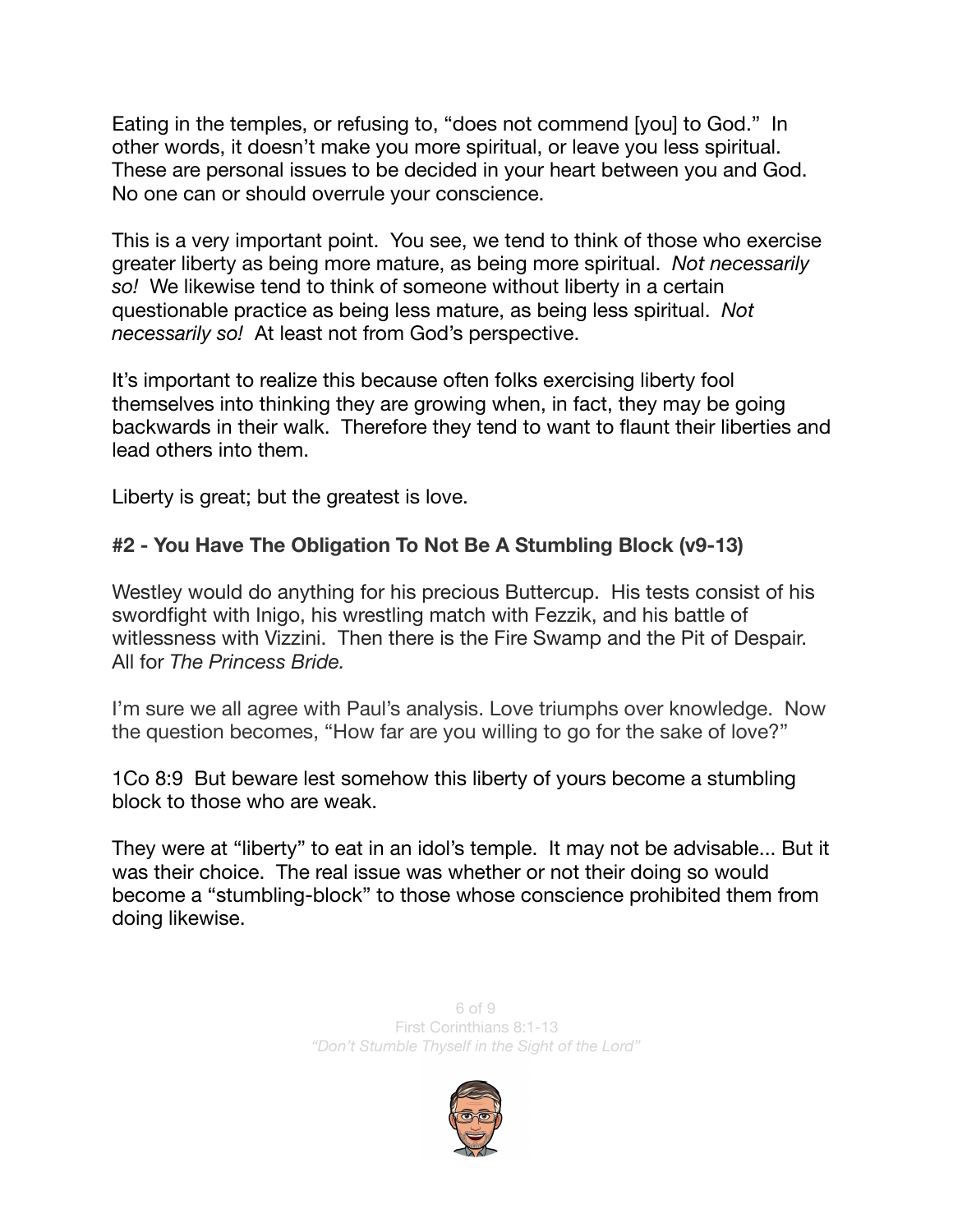"Stumbling-block" means actively encouraging the so-called "weaker" brother or sister to participate. It wasn't just that some of them were still having pizza parties at Pan's Place. It was that they were inviting the weaker brothers and sisters, and urging them to come and get over their reluctance.

To paraphrase what Paul said, "Don't use your liberty carelessly in a way that leads a Christian still vulnerable to those old associations to backslide" (The Message).

1Co 8:10 For if anyone sees you who have knowledge eating in an idol's temple, will not the conscience of him who is weak be emboldened to eat those things offered to idols?

## Hmm. Is it just "seeing" them that is the problem? Here's a perspective on that:

They seem to be urging others, whom Paul describes as people whose consciences are weak, to join them at these meals. This seems to be the best way to make sense of the fact that they "see" the "knowing ones" sitting at table (how could they "see" it if they were not present?). What is "destroying" them is the fact that they are under considerable pressure to accept - or have actually done so - the invitations of the "knowing ones."

## 1Co 8:11 And because of your knowledge shall the weak brother perish, for whom Christ died?

Instead of seeing others as "weak" brothers and sisters, we must see them as those "for whom Christ died." A Christian's very life was at stake. They might "perish."

That sounds serious; and it was... and it is. The brother or sister was probably a former idolater who was in danger of falling back into the grips of idolatry. They were being encouraged to return to the things Jesus had delivered them from.

They might "perish" by God killing them prematurely. This was happening in the first century church:

• In The Book of Acts, there is the example of Ananias and Saphira being struck dead for lying to God.

> $7<sub>o</sub>f<sub>o</sub>$ First Corinthians 8:1-13 *"Don't Stumble Thyself in the Sight of the Lord"*

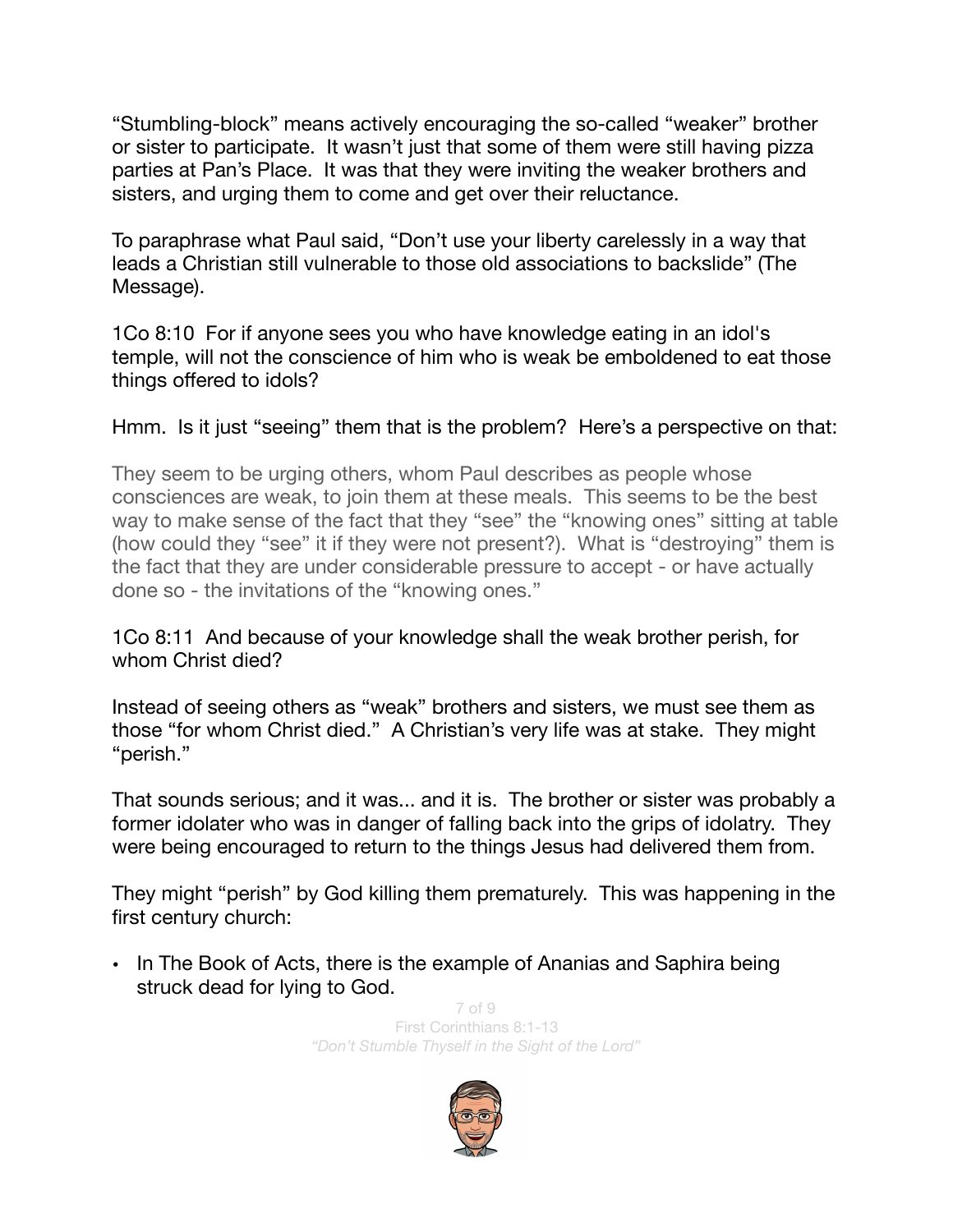• Later in First Corinthians chapter eleven we will hear about believers who were defiling the Lord's Supper becoming ill and even dying as a discipline.

1Co 8:12 But when you thus sin against the brethren, and wound their weak conscience, you sin against Christ.

This sounds like Jesus saying to do something against one of the least is to do it against Him (Matthew 25:45). Or Hebrews 6:6, where to return to former sins is to crucify the Son of God all over again and hold him up to public disgrace.

Getting more technical, some commentators point out that the plural "brethren" might mean the entire body of believers in Corinth. Thus the ones with knowledge were sinning against all the believers as well as Jesus.

The ones with knowledge were in sin. Not for their liberty, but for their encouraging the weak to follow them. Because the weak are in Christ, people He died to set free - it is sin against Him.

1Co 8:13 Therefore, if food makes my brother stumble, I will never again eat meat, lest I make my brother stumble.

Paul wasn't suggesting you go vegetarian. He was applying the principle of love triumphing over knowledge. The issue was foregoing your rights in order to edify other believers. It wasn't just the eating of meat; it was eating it in a way that was a stumbling-block. We've seen that means encouraging or urging the brother or sister to partake or to participate against their conscience.

Back to the Enchanted Tiki-Tiki-Tiki-Tiki-Tiki-Tiki-Tiki-Tiki-Tiki Room. You have liberty to sit there and enjoy the show. You're in no danger of worshipping Wannahockaloogie.

If the believers you are with think it's demonic, don't encourage them to get over it. Don't act as if they are immature. Those are stumbling-blocks.